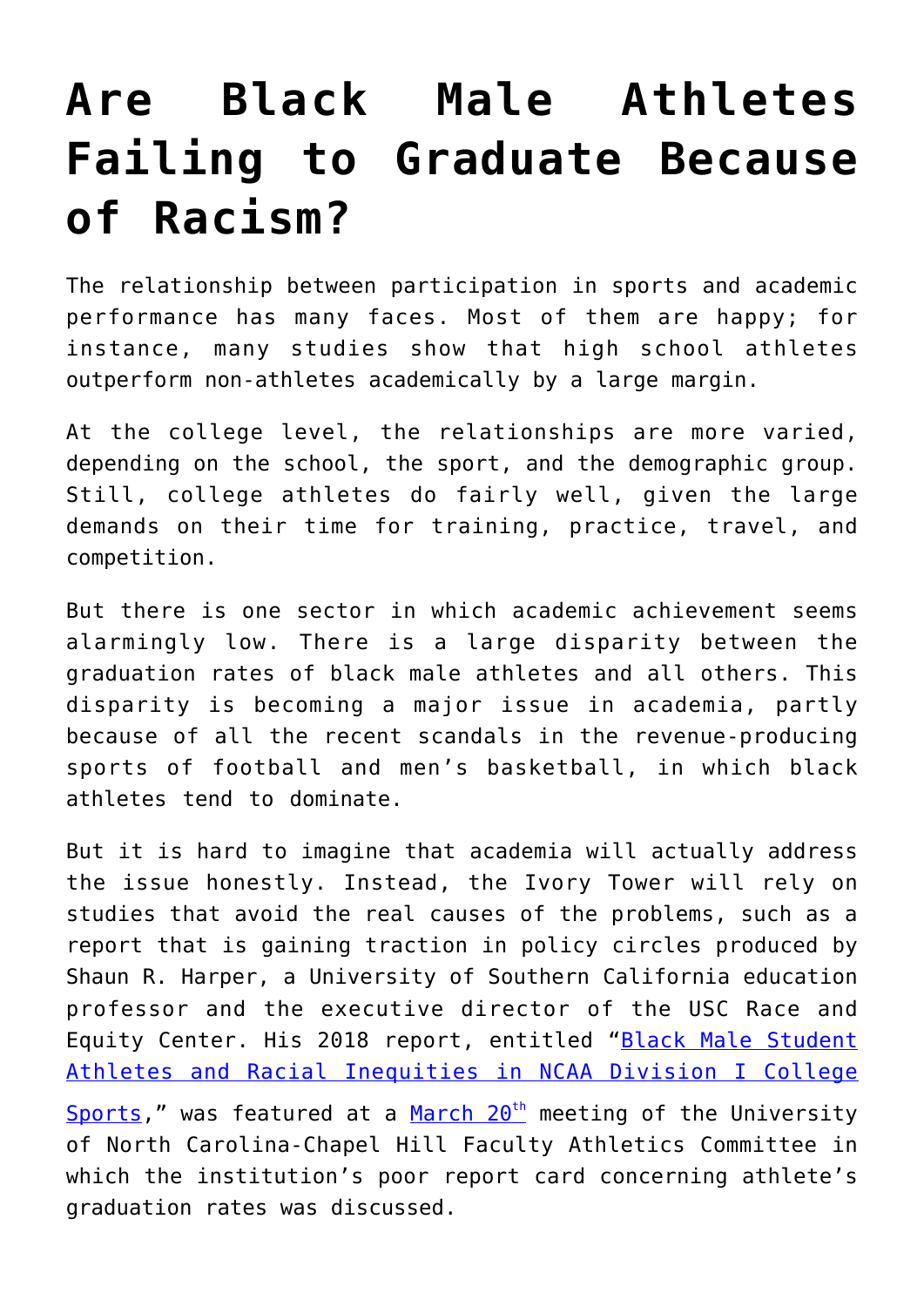One of Harper's main takeaways from his research is reflected in his statement: "[P]erhaps nowhere in higher education is the disenfranchisement of black male students more insidious than in college athletics."

In his report, Harper evaluated all of the 65 universities that make up the "power five conferences"—which have teams that compete in revenue-generating sports such as basketball and football. At those schools, Harper found that black men comprised only 2.5 percent of enrolled students; yet black men comprised 56 percent of men's basketball teams and 55 percent of men's football teams.

His findings were not positive for Chapel Hill: out of the 65 evaluated institutions, it ranked 56<sup>th</sup> for its graduation rate of black male athletes, which was 43 percent. That number is especially low when compared to the graduation rate of *all* student-athletes at Chapel Hill, which is 69 percent.

Among those who were present at the UNC meeting included the senior associate athletic director, Vince Ille, and the coordinator for Men of Color Engagement at the Center for Student Academic Counseling, Chris Faison. And they were in agreement with Harper, as Faison [emphasized](http://www.newsobserver.com/sports/college/article207029314.html) that since UNC-Chapel Hill was founded in 1793 in the South, the institution has an in-born tendency toward racism. "It's the ugliness of race," he concluded.

It appears that Faison and Harper's conclusions, along with a large array of [scholarship](http://journals.sagepub.com/doi/abs/10.1177/0095798412454676) on black athletes, are rooted in [Critical Race Theory](https://uniteyouthdublin.files.wordpress.com/2015/01/richard_delgado_jean_stefancic_critical_race_thbookfi-org-1.pdf) (CRT)—a theory that holds that "race and races are products of social thought and relations" and that "because racism advances the interests of both white elites (materially) and working-class people (psychically), large segments of society have little incentive to eradicate it."

Within the CRT perspective, it is common to conclude that black student-athletes at "predominately White institutions"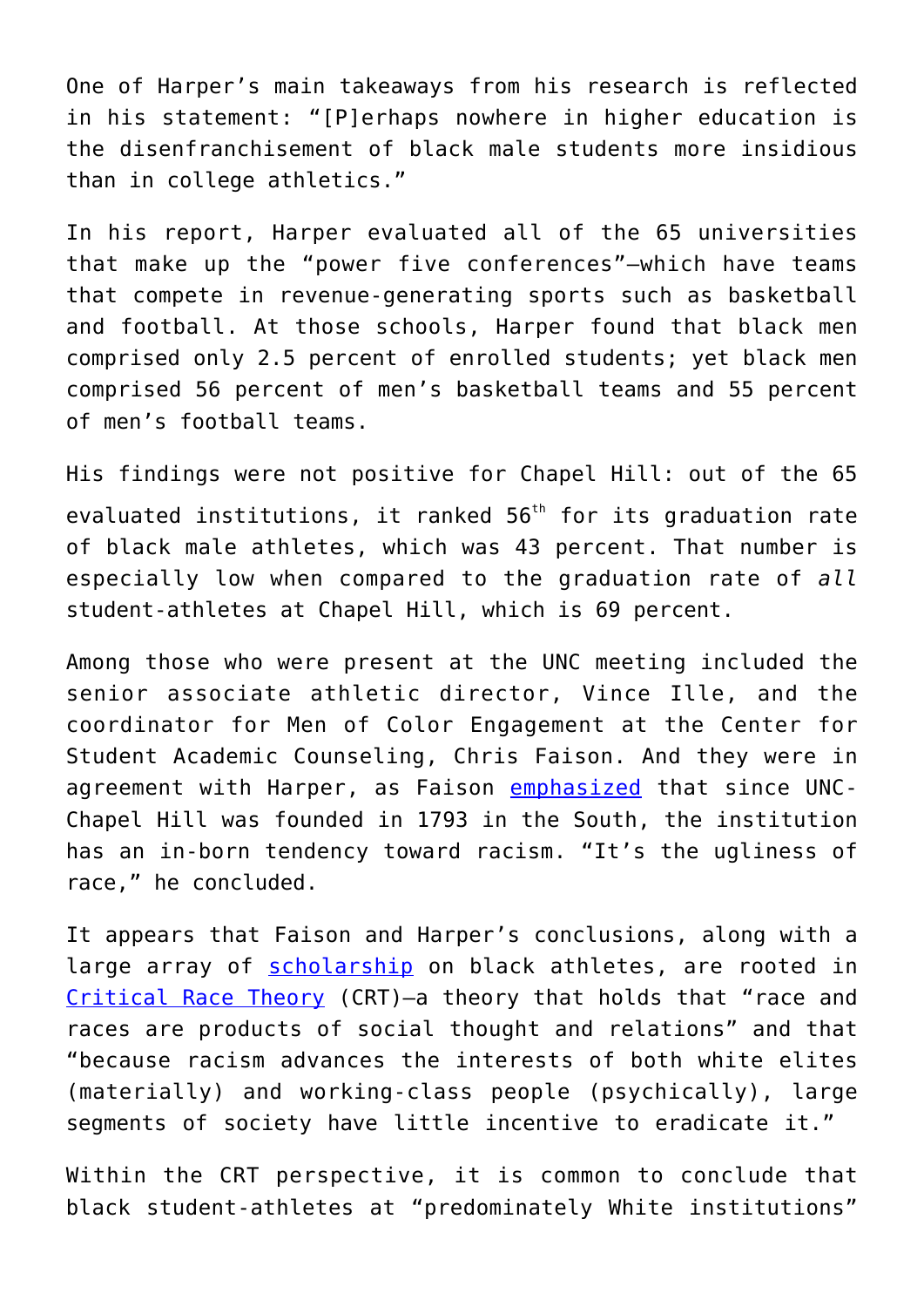drop out at staggering rates because they are subject to racist stereotyping and low expectations.

But such conclusions may mask the real cause of the problems. Ille asserted that the issue was not connected to admissions because student-athletes' scores and grades are frequently evaluated and compared to those of other institutions. However, in itself, Ille's response is proof of nothing. The real question is whether student-athletes' academic backgrounds are sufficient for the institution they attend, not how they compare to other schools.

## Even so, Faison agreed with Ille's assessment and added:

*As Vince said, what [student-athletes] we get in is not the issue; it's the culture at this institution…It is the fact that, as the author goes on to say, the caricature and the over-stereotyping of black male athletes is the issue. And until this group or any group acknowledges that, we will always be at the bottom.*

Those who specialize in predicting college success, however, would disagree with the assessments by Harper, Faison, and Ille. There is ample evidence that the low graduation rates by black male athletes at Chapel Hill are indeed due to admissions. For one, according to a 2008 investigative report by the *Atlanta Journal-Constitution,* UNC-Chapel Hill was one of five institutions that had "the biggest gaps between the SAT averages for athletes and the overall student body."

Additionally, a look at UNC-Chapel Hill's football team's SAT scores is further indicative of low admission standards for student-athletes. For the class that entered in the [2015-2016](https://www.northcarolina.edu/sites/default/files/documents/intercollegiate_athletics_report_2015-2016.pdf) [academic year](https://www.northcarolina.edu/sites/default/files/documents/intercollegiate_athletics_report_2015-2016.pdf), the average SAT score for the football team was 993. Although not terrible, that score is far below Chapel Hill's average SAT score of [1300.](https://www.collegedata.com/cs/data/college/college_pg02_tmpl.jhtml?schoolId=1600)

It is also well below the scores of other student-athletes at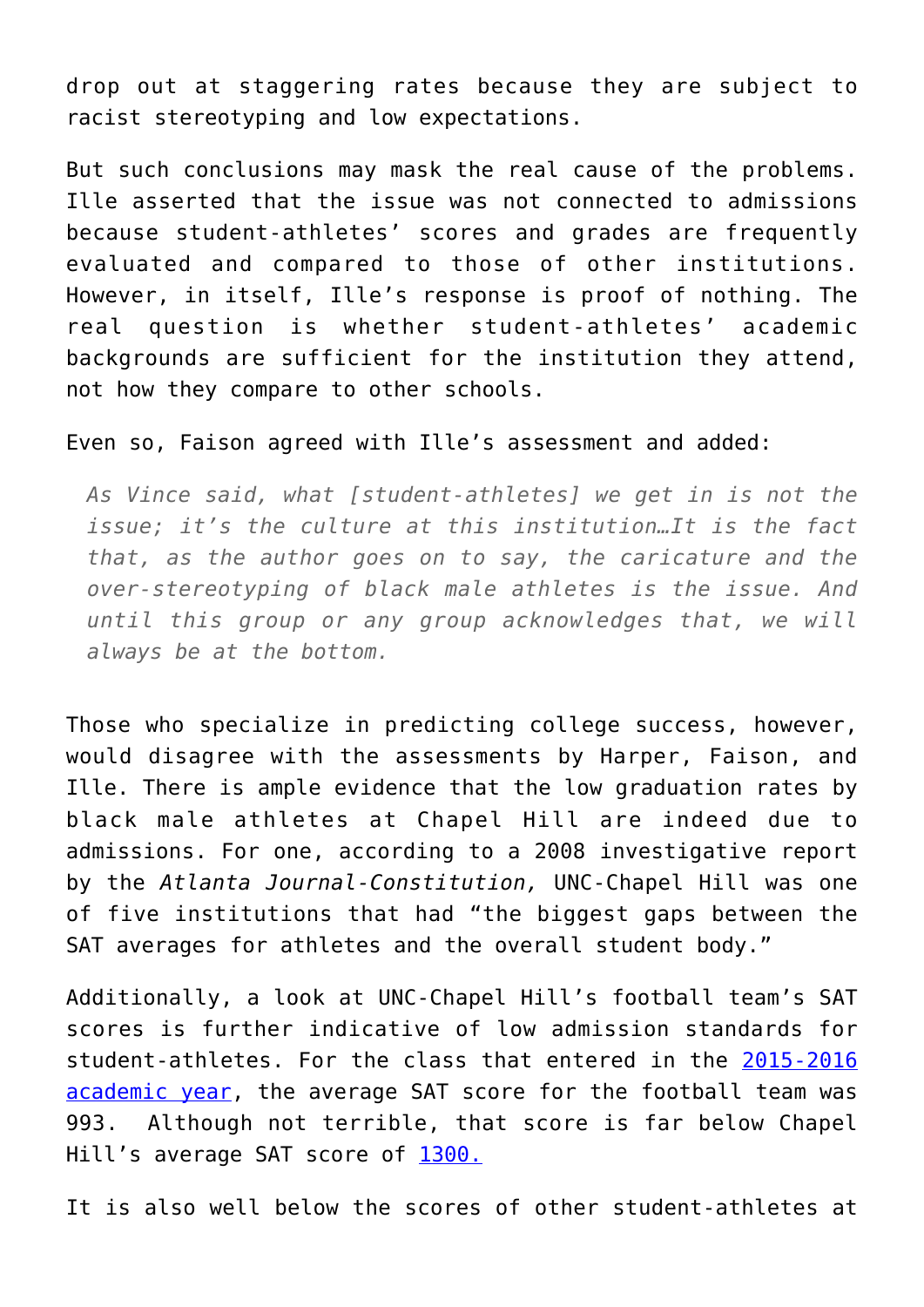UNC. In 2014, UNC-Chapel Hill reported that, [among 175](https://carolinacommitment.unc.edu/files/2015/10/Enrolling-Student-Athletes-Class-Entering-2014.pdf) [student-athletes who enrolled in 2014](https://carolinacommitment.unc.edu/files/2015/10/Enrolling-Student-Athletes-Class-Entering-2014.pdf), the 25<sup>th</sup> percentile SAT score was  $1030$ , with the  $75<sup>th</sup>$  percentile score being  $1220$ .

Graduation rates reflect the disparity in test scores. According to UNC-Chapel Hill's graduation data from the [2006-2009 cohorts](https://www.northcarolina.edu/sites/default/files/documents/intercollegiate_athletics_report_2015-2016.pdf), the men's basketball team had a 50 percent graduation success rate (GSR) and the football team had a GSR of 59 percent. However, the men's track team had a 95 percent GSR and men's tennis had a 100 percent GSR. For women, the lowest GSR was 76 percent, for the soccer team, and the gymnastics team had a GSR of 100 percent.

In short, it appears that university officials are more willing to "look the other way" or make "exceptions" in academic standards when it comes to revenue-generating sports.

Despite attempts by some to discredit long-used methods of measuring academic aptitude, grade point averages and standardized test scores are extremely useful when making admissions decisions.

Indeed, the correlation between academic success and standardized test scores, such as the SAT, cannot be ignored. According to a *[Wall Street Journal](https://www.wsj.com/articles/the-truth-about-the-sat-and-act-1520521861)* article co-authored by two industrial-organizational psychologists, Nathan Kuncel and Paul Sackett, the assertion that standardized tests are somehow racially biased or provide irrelevant data about college applicants is misleading. The authors explain:

*The standardized tests tell us a lot about an applicant's likely academic performance and eventual career success. Saying as much has become controversial in recent years, as standardized tests of every sort have come under attack…But we shouldn't kid ourselves: The SAT and ACT matter.*

Thomas Sowell, a prominent black economist from Stanford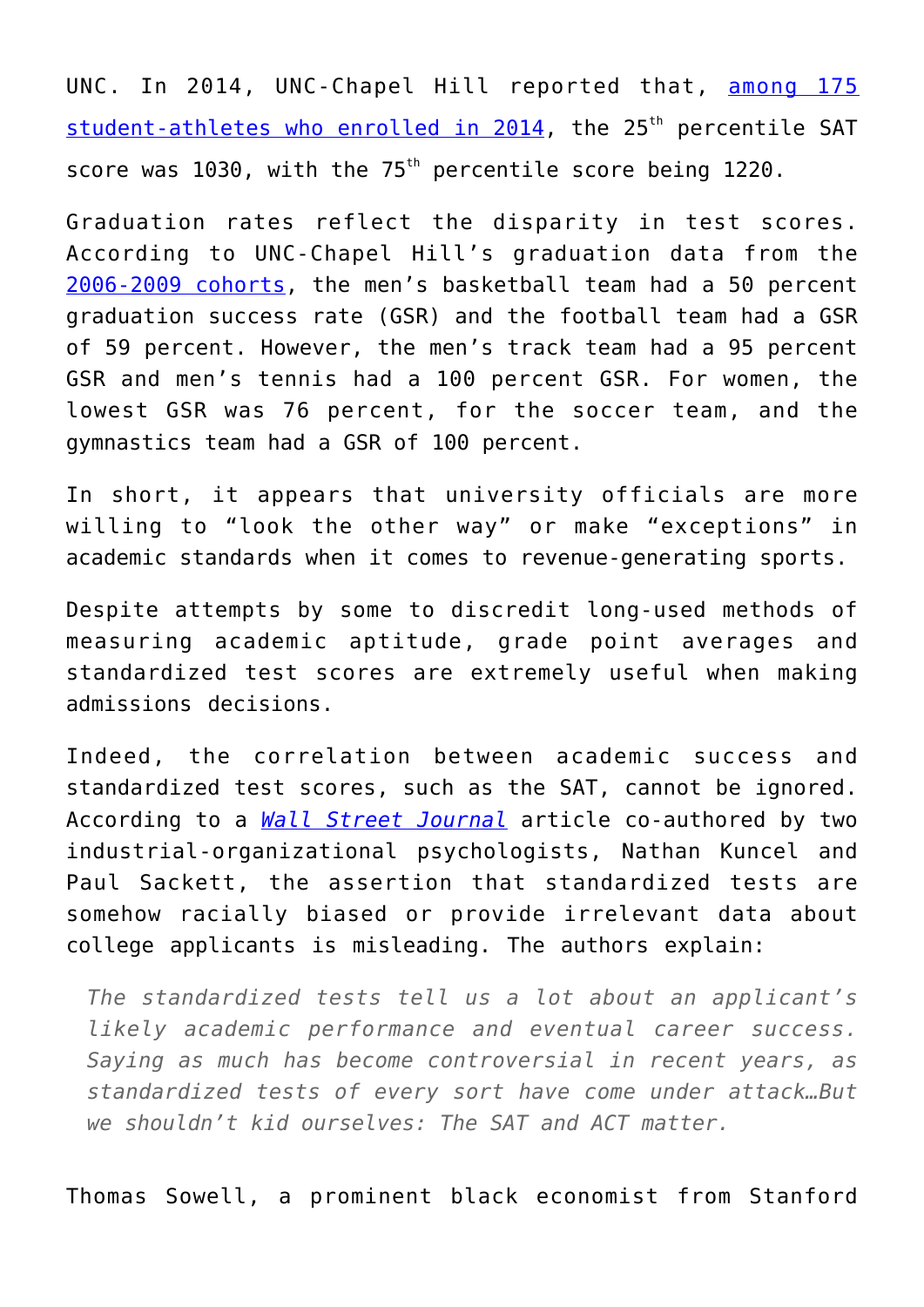University, rejects Critical Race Theory's premises and assumptions. In his book, *[Intellectuals and Society](https://www.amazon.com/Intellectuals-Society-Expanded-Thomas-Sowell/dp/0465025226)*, Sowell writes:

*Any claims that intergroup differences in outcomes are results of intergroup differences in skills, behavior, or performance are dismissed by the intelligentsia as false 'perceptions,' 'prejudices,' or ' stereotypes,' or else are condemned as 'blaming the victim.' Seldom are any of these assertions backed up by empirical evidence or logical analysis that would make them anything more than arbitrary assertions that happen to be in vogue among contemporary intellectual elites.*

Sowell argues that students benefit more when surrounded by those with similar levels of academic preparedness.

There are a number of factors, however, that can affect the degree to which a student is academically prepared (and, consequently, how likely they are to graduate from a given institution). One is the quality of education received before going to college. According to a 2013 study of "bowl-bound" college football teams by the Institute for Diversity and Ethics in Sports (TIDES), the graduation success rate of African-American football players was 65 percent, while that of white football players was 84 percent.

TIDES' director, Richard Lapchick, said that the disparity in graduation rates is largely due to the fact that black students often lack quality education in K-12. "[African-American players] get behind and it makes it tough for them to catch up in college," [said](http://diverseeducation.com/article/58022/) Lapchick.

"Tough" might be an understatement. Students who come in less academically prepared than their peers will have to compensate for that lack of preparedness by dedicating extra hours of intense and focused study—a time commitment that studentathletes, who typically train 40 hours a week and who